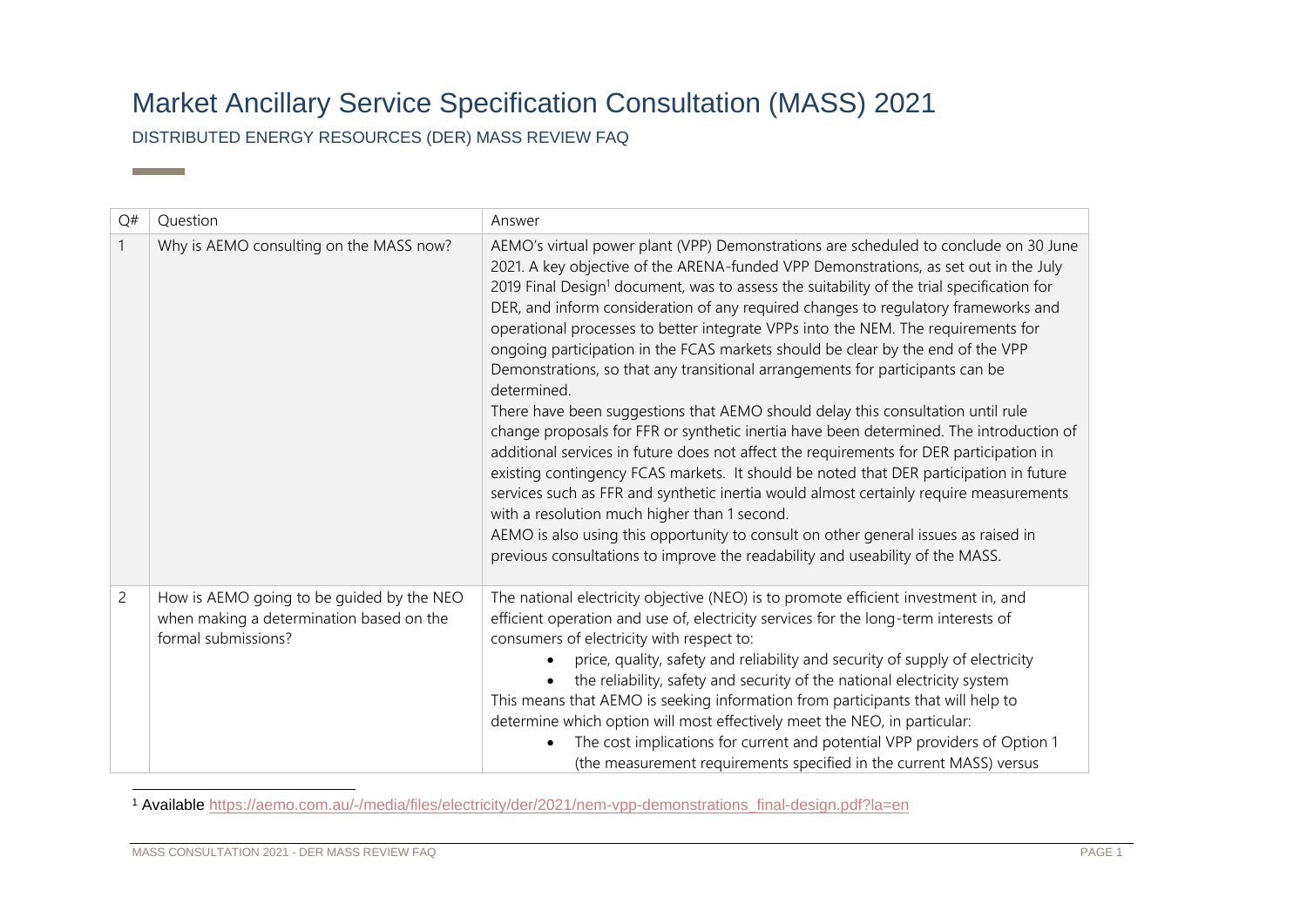|   |                                                      | Option 2 (embedding the measurement requirements that were tested in<br>the VPP Demonstrations in the MASS) to determine whether or not the<br>measurement requirements of the current MASS remain a barrier to entry<br>for the contingency FCAS markets.<br>The impact each option will have on competition in the FCAS markets<br>Any technical risks envisaged with Option 2 that could potentially impact<br>AEMO's ability to operate the power system securely or effectively<br>determine FCAS delivery<br>Any risks of market distortion associated with Option 2.<br>AEMO is very aware that either option will have different, and significant, impacts on the<br>commercial interests of individual VPP participants and related stakeholders. However,<br>the long term interests of consumers must be AEMO's primary consideration - the<br>commercial position of individual organisations cannot be a determining factor in<br>AEMO's decision making.                                                                                                                                                                                  |
|---|------------------------------------------------------|---------------------------------------------------------------------------------------------------------------------------------------------------------------------------------------------------------------------------------------------------------------------------------------------------------------------------------------------------------------------------------------------------------------------------------------------------------------------------------------------------------------------------------------------------------------------------------------------------------------------------------------------------------------------------------------------------------------------------------------------------------------------------------------------------------------------------------------------------------------------------------------------------------------------------------------------------------------------------------------------------------------------------------------------------------------------------------------------------------------------------------------------------------|
| 3 | What are AEMO's objectives for this<br>consultation? | AEMO's objectives for this consultation are as follows:<br>To determine the ongoing requirements for FCAS provision from DER<br>To improve the readability and usability of the MASS, and to gain<br>feedback from the industry regarding a number of general issues.                                                                                                                                                                                                                                                                                                                                                                                                                                                                                                                                                                                                                                                                                                                                                                                                                                                                                   |
| 4 | Does AEMO have a preferred option?                   | AEMO does not have a preferred option at this stage. In keeping with AEMO's power<br>system security obligations, a data resolution of less than or equal to 50 ms is certainly<br>desirable as the measurement requirement for determining the delivery of FCAS.<br>However, when the VPP Demonstrations were launched in 2019, AEMO became aware<br>that a 50 ms measurement requirement for every NMI presented a barrier to entry to<br>the contingency FCAS markets for DER participants at that time, because the cost of<br>installing the requisite technology at every participating NMI was prohibitive.<br>Through the VPP Demonstrations, alternative (lower resolution) measurement<br>requirements were tested and AEMO demonstrated that FCAS delivery could be<br>satisfactorily determined at this resolution. However, AEMO notes there may be<br>technical or market reasons not to change the 50 ms measurement requirement, and is<br>interested in confirming with stakeholders whether the installation of high-resolution<br>technology remains a material barrier to entry for DER given advances in metering<br>capabilities. |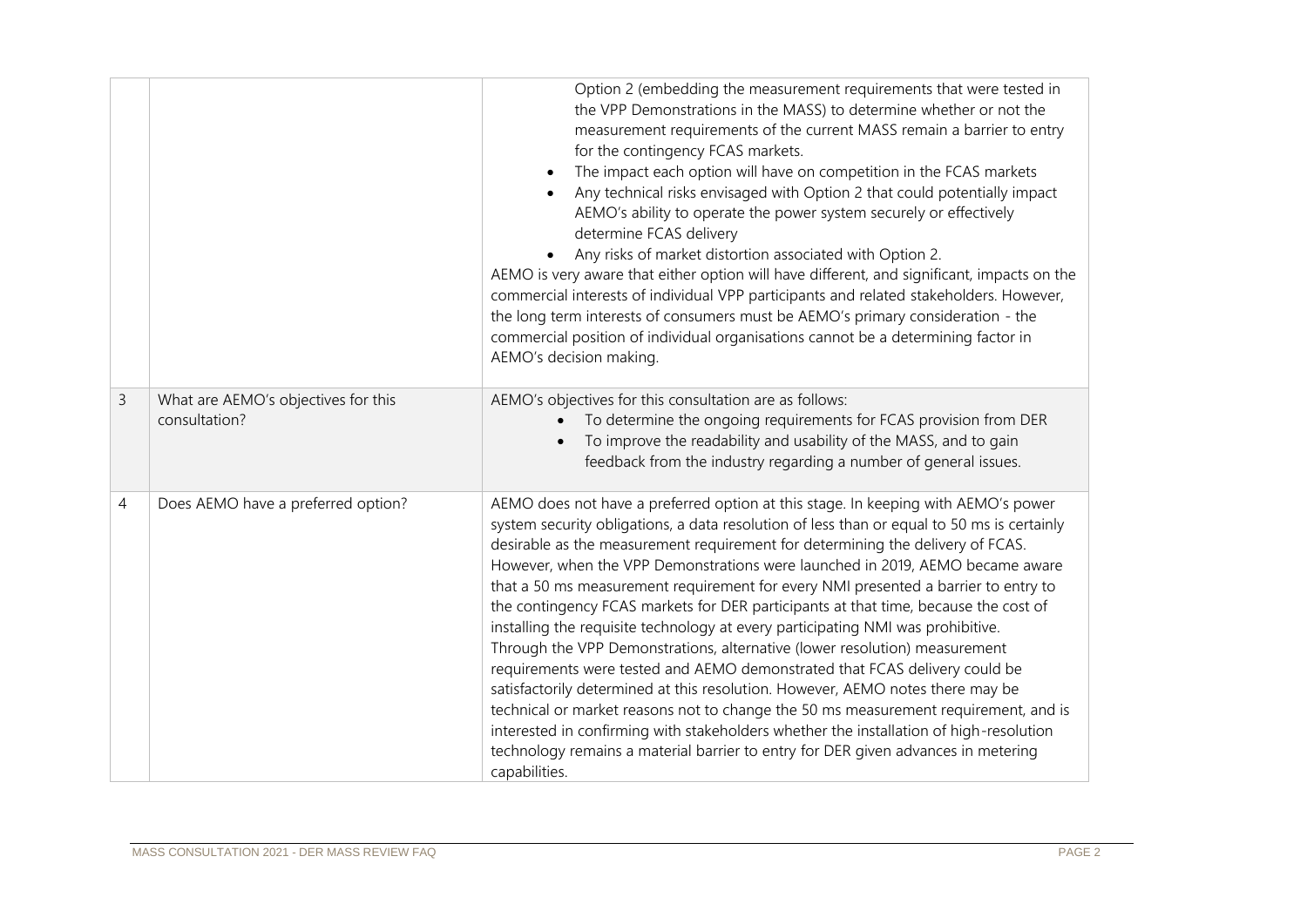|                |                                                                                                                                                                                       | AEMO will use evidence-based submissions, to assist in determining which Option best<br>meets the NEO. Other options can be considered if submitted to AEMO with sufficient<br>detail and evidence of feasibility, impact, cost and benefits (see FAQ 10).                                                                                                                                                                                                                                                                                                                                                                                                                                                                                                                                                                                                                                                                                                                                                                                                                                                                                                                                                   |
|----------------|---------------------------------------------------------------------------------------------------------------------------------------------------------------------------------------|--------------------------------------------------------------------------------------------------------------------------------------------------------------------------------------------------------------------------------------------------------------------------------------------------------------------------------------------------------------------------------------------------------------------------------------------------------------------------------------------------------------------------------------------------------------------------------------------------------------------------------------------------------------------------------------------------------------------------------------------------------------------------------------------------------------------------------------------------------------------------------------------------------------------------------------------------------------------------------------------------------------------------------------------------------------------------------------------------------------------------------------------------------------------------------------------------------------|
| 5              | What are the benefits/advantages of higher<br>resolution measurement?                                                                                                                 | Data with a higher resolution is required to determine the inertial component of a<br>synchronous generator's response to a change in active power during a frequency<br>disturbance, since the inertial component from an ancillary service facility is excluded<br>when determining whether a generator has delivered its FCAS requirements. High-<br>speed metering is also used to determine whether the active power response from a<br>generator during the first few seconds of a power system incident was impacted due to<br>a voltage disturbance, which can result in reactive power being prioritised over active<br>power.<br>A higher resolution measurement has the advantage of providing a more complete<br>picture of system performance and is therefore more accurate.<br>However, not all systems are currently able to deliver this higher resolution data and<br>evidence from the VPP Demonstration suggests that such high-resolution<br>measurements are not required for the purpose of verifying FCAS delivery in the existing<br>contingency FCAS markets. AEMO needs to consider the benefits of higher resolution<br>data from DER on system performance and FCAS compliance. |
| 6              | Investments were made to participate in the<br>trial. What would happen to VPP<br>Demonstrations participants if they are not<br>able to meet the ongoing measurement<br>requirement? | Participation in the trial was voluntary and VPP Demonstration participants were<br>informed that the FCAS measurement arrangements in place during the trial were for<br>the duration of the trial only, without quarantee that these would be incorporated into<br>the MASS.<br>To continue providing FCAS in the NEM, VPP Demonstration participants must comply<br>with the requirements of the MASS after the conclusion of the trial. If Option 1 is<br>adopted in full, VPPs that cannot meet the 50 ms metering requirement would need to<br>de-register fast FCAS services and VPPs that cannot meet the measurement<br>requirements at the connection point (as opposed to at the device level) would need to<br>de-register all FCAS services.                                                                                                                                                                                                                                                                                                                                                                                                                                                    |
| $\overline{7}$ | Why is a data resolution of 1 second specified<br>for the measurement requirement under<br>Option 2?                                                                                  | When the VPP Demonstrations were launched, the inverters available from sites<br>participating in the trial were capable of capturing data with a resolution of 1 second.<br>As a trial, the VPP Demonstration FCAS specification provided that measurements of<br>power and frequency are captured at least every 1 second, to avoid the need to install                                                                                                                                                                                                                                                                                                                                                                                                                                                                                                                                                                                                                                                                                                                                                                                                                                                    |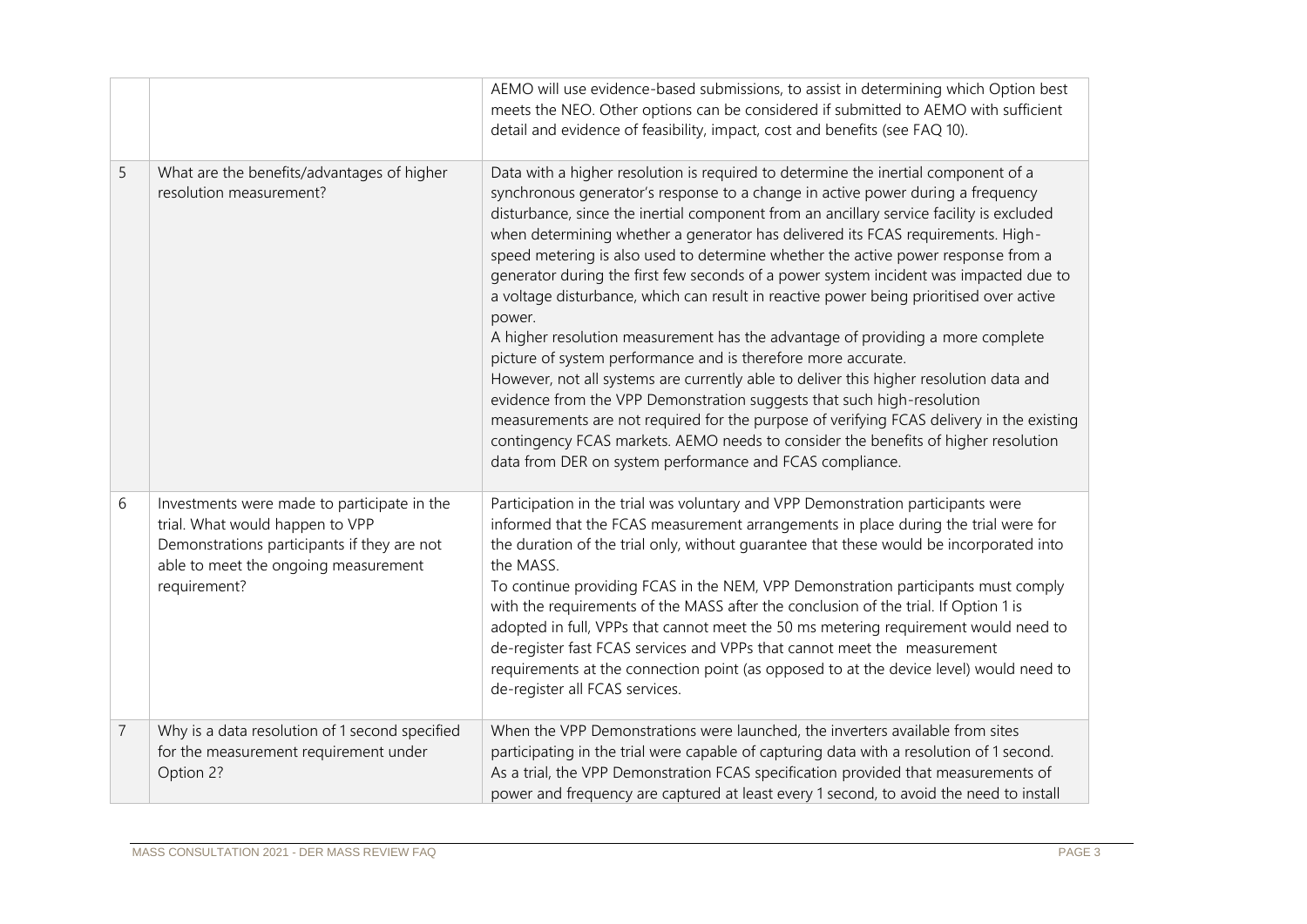|    |                                                                                                                                                                                                    | additional meters or to modify the current equipment on site. This was the lowest<br>granularity of measurement that AEMO could consider given the need to accurately<br>verify the delivery of the fast contingency services.<br>The ability to verify FCAS delivery using data with a resolution of 1 second has been<br>proven through the VPP Demonstrations, therefore AEMO has included Option 2 for<br>consultation as a viable option for DER participation in FCAS markets on an ongoing<br>basis.                                                                                                                                                                                                                                                                                                   |
|----|----------------------------------------------------------------------------------------------------------------------------------------------------------------------------------------------------|---------------------------------------------------------------------------------------------------------------------------------------------------------------------------------------------------------------------------------------------------------------------------------------------------------------------------------------------------------------------------------------------------------------------------------------------------------------------------------------------------------------------------------------------------------------------------------------------------------------------------------------------------------------------------------------------------------------------------------------------------------------------------------------------------------------|
| 8  | Why change the measurement requirements<br>now, and not wait for the requirements for<br>other potential services such as FFR or<br>synthetic inertia to be defined first?                         | AEMO is not consulting on the measurement requirement of FFR or synthetic inertia<br>services at this stage, in advance of NER changes. As such, AEMO has not considered<br>whether the current MASS requirements for measurement of fast services would be<br>sufficient for an FFR product. However, DER participation in future services such as FFR<br>and synthetic inertia would almost certainly require measurements with a data<br>resolution much higher than 1 second.                                                                                                                                                                                                                                                                                                                             |
| 9  | Why can't the measurement of grid flow be<br>used to verify the FCAS delivery?                                                                                                                     | The measurement of grid flow can be used to verify FCAS delivery if uncontrolled load<br>and PV output at the same connection point remain constant throughout a disturbance.<br>However, if the load or PV output vary, the measurement of the grid flow will not give<br>an accurate representation of the FCAS delivery from frequency responsive devices such<br>as a battery system or controllable load.<br>If there is more than one frequency responsive device or more than one technology<br>provider behind the connection point, the grid flow alone cannot be used to distinguish<br>the amount of FCAS delivered by each technology provider.                                                                                                                                                   |
| 10 | Why hasn't the first option in the VPP<br>Demonstrations FCAS specification been<br>explicitly mentioned in the Issues Paper as a<br>third option? Can other alternative options be<br>considered? | The first option in the VPP Demonstrations FCAS specification was to capture high<br>speed data samples of active power flow and local frequency on a time base less than or<br>equal to 100 milliseconds at every FCAS response measurement point to meet the<br>measurement requirements for the fast contingency services. This option was not<br>selected by anyone participating in the trial and has not been demonstrated on an<br>aggregate basis to AEMO. AEMO did not this option as a third alternative measurement<br>arrangement as there is very limited information as to whether this option would be<br>appropriate.<br>AEMO welcomes stakeholder proposals for alternative measurement options. However,<br>given no other measurement arrangement has been tested in the demonstration, an |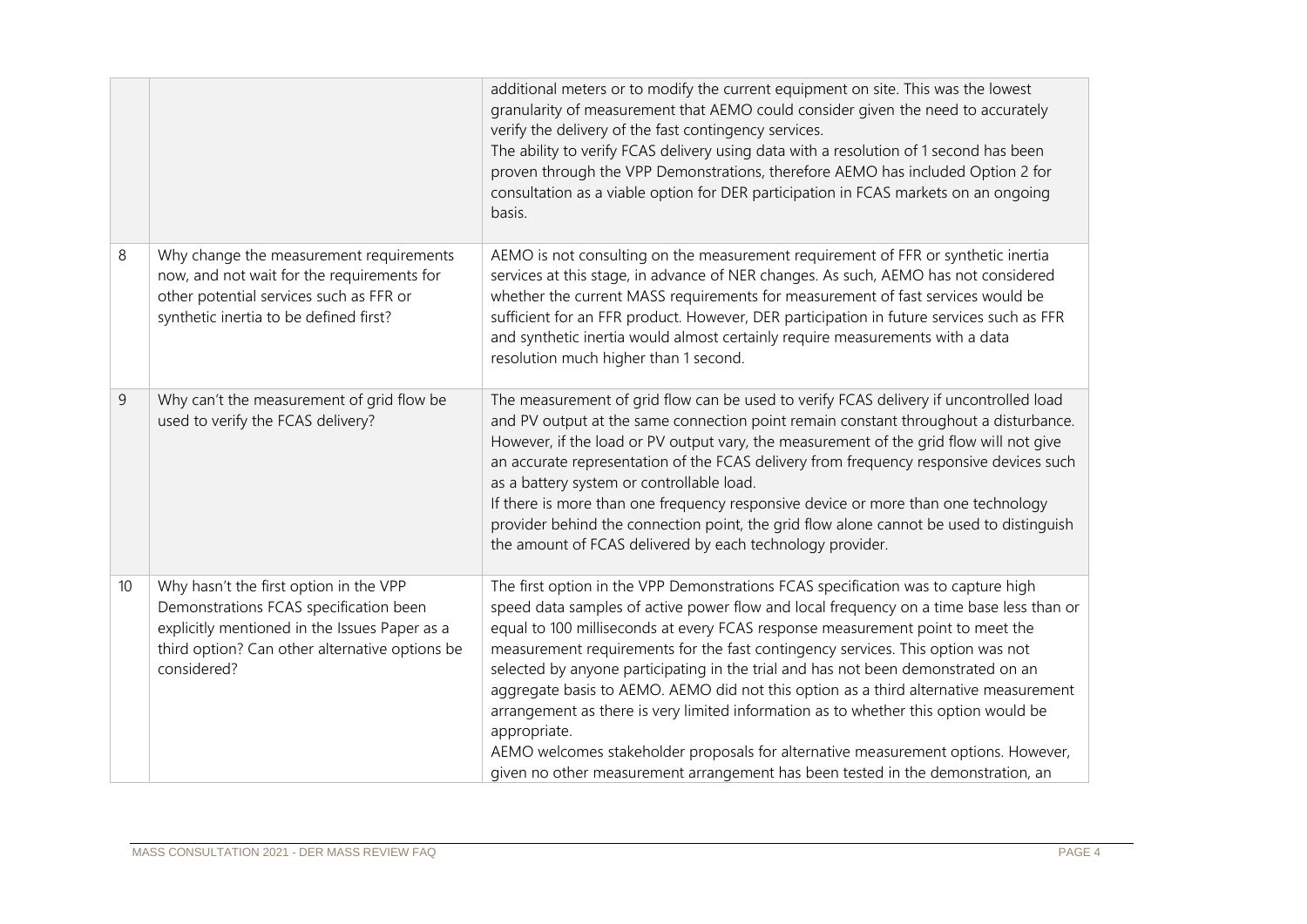|    |                                                                                                                                 | alternative proposal should include detailed information why it should be considered<br>over Option 1 and Option 2.                                                                                                                                                                                                                                                                                                                                                                                                                                                                                                                                                                                                                                                                                                                                                                                                                                                                                                                                                                                                                                                                                                                                                                                                                                                                              |
|----|---------------------------------------------------------------------------------------------------------------------------------|--------------------------------------------------------------------------------------------------------------------------------------------------------------------------------------------------------------------------------------------------------------------------------------------------------------------------------------------------------------------------------------------------------------------------------------------------------------------------------------------------------------------------------------------------------------------------------------------------------------------------------------------------------------------------------------------------------------------------------------------------------------------------------------------------------------------------------------------------------------------------------------------------------------------------------------------------------------------------------------------------------------------------------------------------------------------------------------------------------------------------------------------------------------------------------------------------------------------------------------------------------------------------------------------------------------------------------------------------------------------------------------------------|
| 11 | Is there a need for one high-speed meter for<br>every aggregated capacity of 5MW?                                               | As per Section 3.3.1 of the Guide to Generator Exemptions and Classification of<br>Generating Units <sup>2</sup> , most generating systems with a total nameplate rating of less than 5<br>MW when fully connected to a transmission or distribution system are unlikely to have<br>such an impact or cause a material degradation in the quality of supply to other<br>Network Users.<br>For systems larger than 5 MW, it is important to have high-speed data available when<br>FCAS providers have failed to meet their requirements. One of the learnings from the<br>VPP Demonstration was that a single high-speed meter installed at one site which forms<br>part of a larger fleet of DER can be used to investigate the cause of an under-delivery.<br>For example, data from the high-speed meter can be used to identify more accurately<br>whether the correct frequency dead-bands, frequency trigger setting or droop setting<br>have been applied.<br>The draft of the Wholesale Demand Response (WDR) Guidelines <sup>3</sup> requires telemetry<br>from any individual WDR unit of 5 MW or greater, and from Demand Response Service<br>Providers with an aggregated capacity of 5 MW or greater. The requirement for one<br>high speed meter for every aggregated capacity of 5 MW is therefore consistent with<br>the threshold specified in the draft of the WDR Guidelines. |
| 12 | Why are the measurement arrangements<br>under Option 2 limited to an aggregate with<br>individual NMIs that are less than 1 MW? | An Ancillary Service Load (ASL) with a capacity of more than 1 MW at the NMI will have<br>a significantly larger change in active power per hertz than a residential load. For these<br>larger connections, high-speed measurements of power must be captured to verify<br>compliance with the MASS.<br>An ASL with a capacity equal to 1 MW or more may also be registered with its own<br>Dispatchable Unit Identifier (DUID) in the FCAS markets.                                                                                                                                                                                                                                                                                                                                                                                                                                                                                                                                                                                                                                                                                                                                                                                                                                                                                                                                             |
| 13 | When will VPPs be able to join the FCAS<br>markets, now that enrolments for the VPP<br>Demonstration have been closed?          | A VPP can still be registered in the FCAS markets if it meets the requirements of the<br>current MASS. This consultation is to determine whether or not the MASS should be<br>changed to include alternative measurement requirements. However, the current                                                                                                                                                                                                                                                                                                                                                                                                                                                                                                                                                                                                                                                                                                                                                                                                                                                                                                                                                                                                                                                                                                                                      |

<sup>2</sup> Available [https://www.aemo.com.au/-/media/Files/Electricity/NEM/Participant\\_Information/New-Participants/Generator-Exemption-and-](https://www.aemo.com.au/-/media/Files/Electricity/NEM/Participant_Information/New-Participants/Generator-Exemption-and-Classification-Guide.docx)[Classification-Guide.docx](https://www.aemo.com.au/-/media/Files/Electricity/NEM/Participant_Information/New-Participants/Generator-Exemption-and-Classification-Guide.docx)

<sup>&</sup>lt;sup>3</sup> Available [https://aemo.com.au/-/media/files/stakeholder\\_consultation/consultations/nem-consultations/2020/wdr-guidelines/wholesale-demand](https://aemo.com.au/-/media/files/stakeholder_consultation/consultations/nem-consultations/2020/wdr-guidelines/wholesale-demand-response-guidelines-draft-jan-2021.pdf?la=en)[response-guidelines-draft-jan-2021.pdf?la=en](https://aemo.com.au/-/media/files/stakeholder_consultation/consultations/nem-consultations/2020/wdr-guidelines/wholesale-demand-response-guidelines-draft-jan-2021.pdf?la=en)